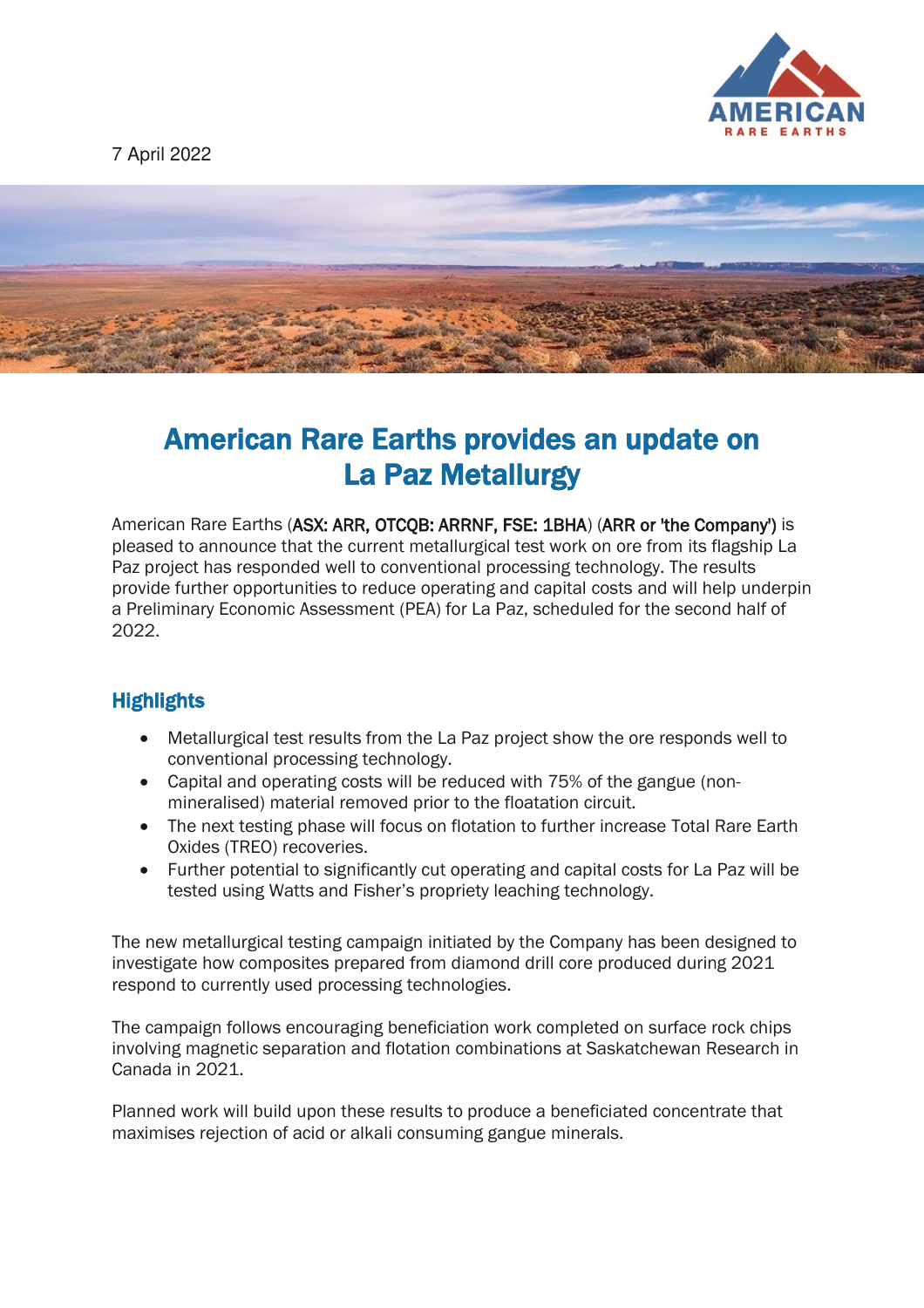Significantly, in conjunction with ongoing extraction testwork, these results will contribute to a Preliminary Economic Assessment (PEA), planned for the second half of 2022, which aims to demonstrate the economic viability of the large La Paz resource.

Managing Director, Mr Chris Gibbs, commented: *"These recent metallurgical results are incredibly positive and continue to move the La Paz Project forward.* 

*"Metallurgy is key for all rare earth projects, and we are seeing the allanite hosted minerals respond well to widely used ore processing technologies. We are excited to see 75% of the gangue material removed before the flotation circuit. This will significantly help to reduce operating and capital costs for the project.* 

*"We appreciate the work Wood Australia has been conducting on our behalf, as they project manage the metallurgical test work program conducted at Nagrom Laboratories in Perth, Western Australia.* 

*"Significant progress has been made and we look forward to the next round of test work on the flotation and leach stages. Under the guidance of Wood, we are also pleased to be partnering with Watts and Fisher, who have proprietary technology that could be a game-changer for this project."*

# Program Highlights

#### Key laboratory results

- Comminution test work indicates La Paz ore has moderate hardness and competency, making it well suited to semi-autogenous (SAG) milling and High Pressure Grinding Rolls (HPGR) processing.
- Low yields produced from Low Intensity Magnetic Separation (LIMS) processing indicate little contamination from magnetic minerals, simplifying the flowsheet.
- Sequential grinding and rougher-cleaner Wet High Intensity Magnetic Separator (WHIMS) effectively reject 75% of silica/silicate gangue minerals, an essential step before employing flotation.
- Concentrate produced from cleaner WHIMS and flotation processing will be tested using the proprietary Watts & Fisher leaching process, which offers a much less capital-intensive route than conventional rotary kiln acid or alkali bake processing routes.

#### Program Overview

Nagrom laboratory in Perth, Western Australia, was awarded the testwork program in late 2021.

The program comprises mineralogy, high-intensity magnetic separation and rare earth mineral flotation to upgrade the target rare earth mineral content before extraction testwork.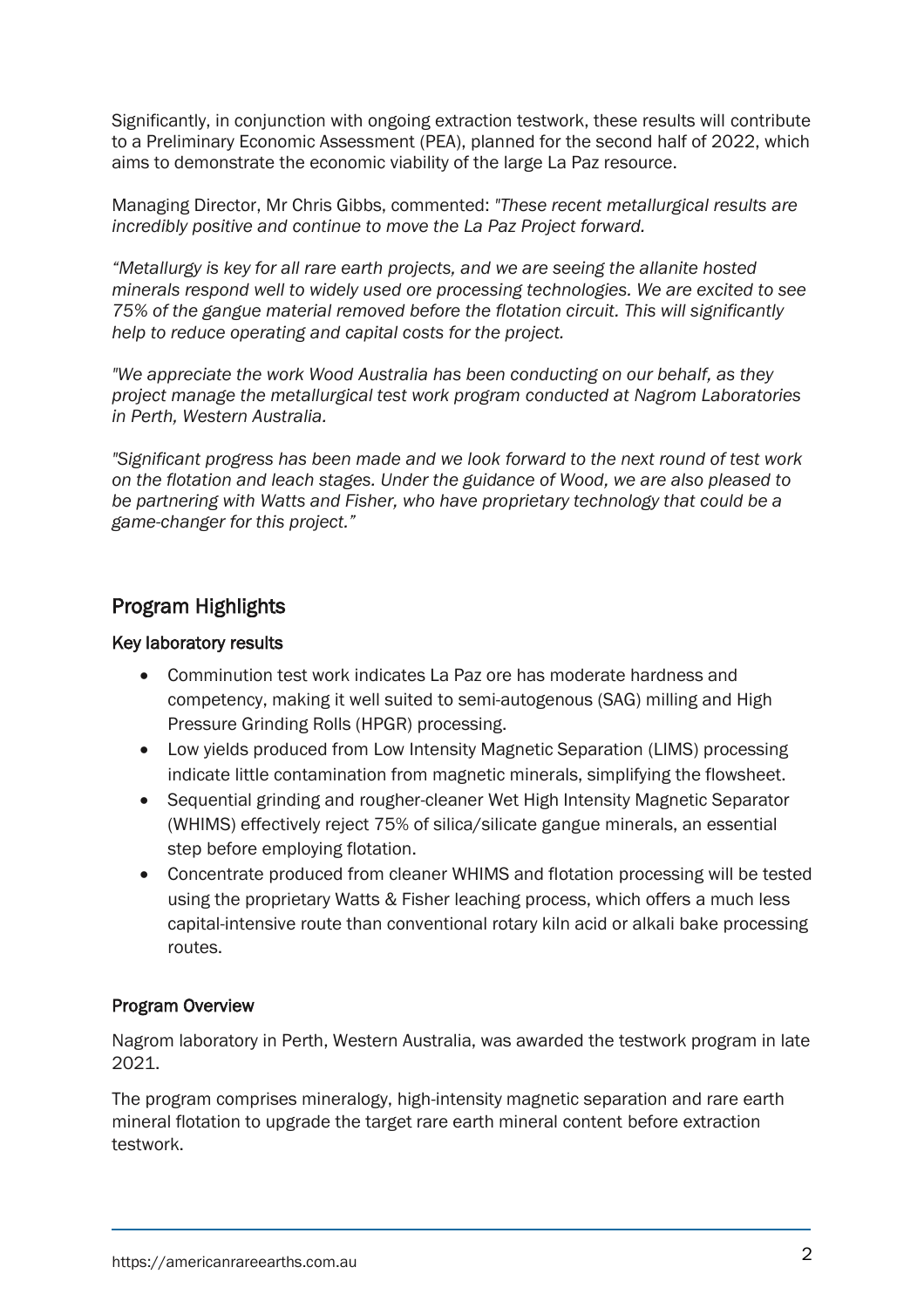La Paz's rare earth mineralisation is primarily hosted in allanite, a sorosilicate group mineral related to epidote. As the gangue rocks hosting allanite comprise feldspars and silicates, innovative separation techniques are needed to upgrade the ore.

Four composites are currently under evaluation – three variability (Cataclastite, Gneiss and Dyke) and the main composite reflecting the typical lithologies of the orebody. Main exploratory work is being conducted on a "main" composite, with optimised conditions to be trialled on variability samples.

#### Mineralogy

Comprehensive QEMSCAN testing has been undertaken to map mineral deportment in selected particles and understand the conditions needed to liberate allanite from nonmineralised waste rocks. A typical image of 0.5 to 1 mm specimens from QEMSCAN is shown in Figure 1.

QEMSCAN confirms that 85% of Rare Earth Element (REE) mineralisation resides in allanite, with 2% in monazite and 7% in synchysite/parisite (fluorocarbonate REE minerals. The balance is found in other REE intergrowths, such as amorphous REE carbonates or intergrowths with manganese minerals. The minerals found in those intergrowths are difficult to differentiate as distinct REE minerals. Fortunately, the proportion of intergrowths at La Paz is very low compared to some other rare earth orebodies.

Allanite is, however, relatively fine-grained and will ultimately require fine grinding to achieve a high degree of liberation from gangue minerals. Still, its magnetic susceptibility does lend itself to initial upgrading with WHIMS.



*Figure 1: QEMSCAN Mapping of La Paz Mineral Assemblages*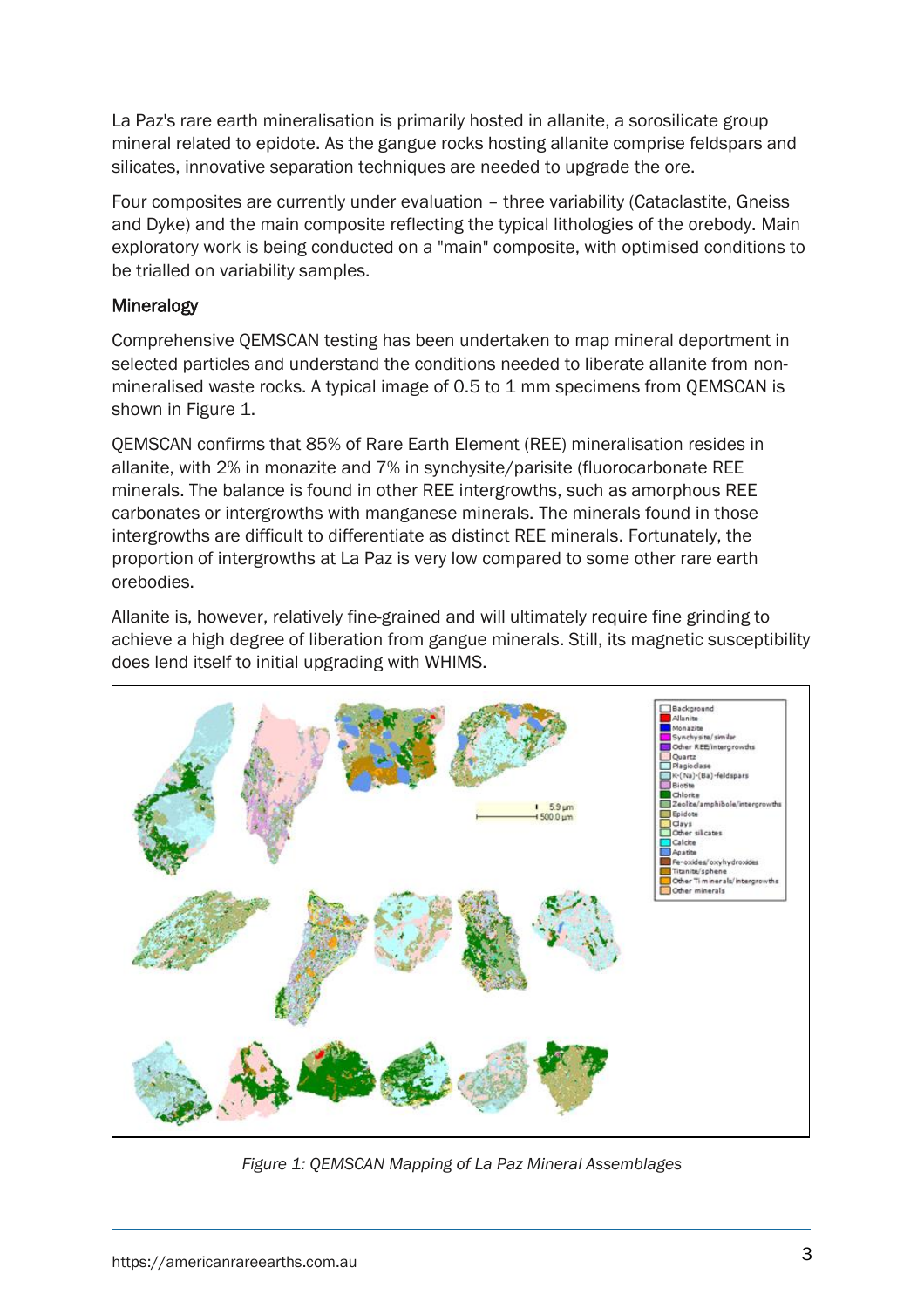Size by assay analysis indicates enrichment of rare earth metals with increasing fineness of the grind. Figure 2 plots Total Rare Earth Oxides (TREO) assay with particle size for ore crushed to minus 3.35 mm, illustrating this enrichment.



*Figure 2: TREO Assay with Particle Size* 

## Comminution Properties

The Main Composite was subjected to comminution testing to understand its suitability for semi-autogenous grinding (SAG) and other comminution methods. Key outcomes were:

- A Bond ball mill work index value of 18 kWh/t was returned, indicating moderately high ore hardness.
- A Bond abrasion index value of 0.21 was reported, suggesting below average abrasiveness towards grinding media and liners, which is positive for economics.
- SAG Power Index (SPI) testing produced a value of 68, which indicates average ore competency.
- SAG Mill Competency (SMC) testing generated an Axb product of 47.5, suggesting average ore competency. This is typical of ores that respond well to SAG milling and are also expected to be well suited to high pressure grinding rolls processing. The eventual comminution method will depend on the selected processing rate and grind size required for primary beneficiation.

## Low Intensity Magnetic Susceptibility

WHIMS is the primary technology employed to concentrate weakly magnetic minerals such as allanite and monazite before being subjected to flotation. Removing strongly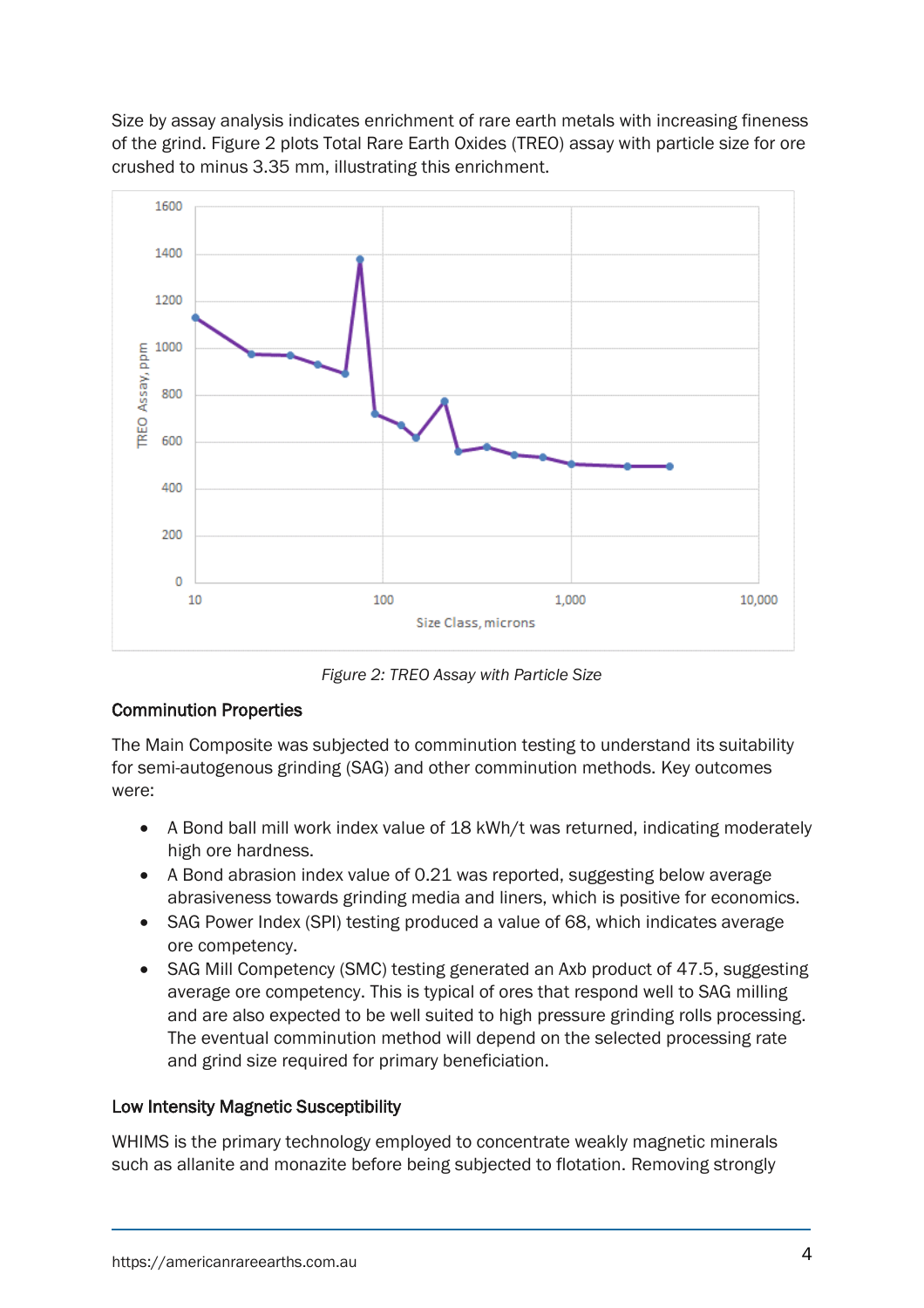magnetic minerals such as magnetite from the WHIMS feed is important to avoid blocking the magnetic matrix.

To this end, Davis Tube Recovery (DTR) testing was applied to sample milled to eight grind sizes, ranging from 80% passing 25 microns to 500 microns. Minimal mass yield (0.7 to 1.1%) was achieved, which indicates low magnetite content in the ore.

Importantly, this indicates that low intensity magnetic separation (LIMS) is not needed as a processing step before WHIMS, which reduces concentrator complexity.

The recovered little mass was high in TREOs, particularly in the coarser grind sizes, indicating some association of magnetics with rare earth minerals. The TREO grade dropped steadily with increasing fineness, indicating that rare earth minerals were liberated at the finer grind sizes. This was a useful diagnostic test to understand allanite deportment.

#### High Intensity Magnetic Susceptibility

#### *Sighter Rougher WHIMS Investigations – Main Composite*

Batch sighter WHIMS testing was undertaken using a pulsating Wet High Gradient Magnetic Separator (WHGMS) at the same eight grind sizes used for DTR testing. All tests were conducted at a relatively high field of 1.2 Tesla to ensure high recovery of rare earth minerals.

Figure 3 depicts % silica rejection with magnetics TREO grade and recovery. High rejection of silica is possible whilst maintaining high TREO recovery to magnetics. For the bulk rougher WHIMS run, grind size of 80% passing 150 microns was selected, corresponding to 38.5% silica rejection and 87% TREO recovery to magnetics in the batch WHGMS145 unit.



*Figure 3: TREO Assay with Particle Size*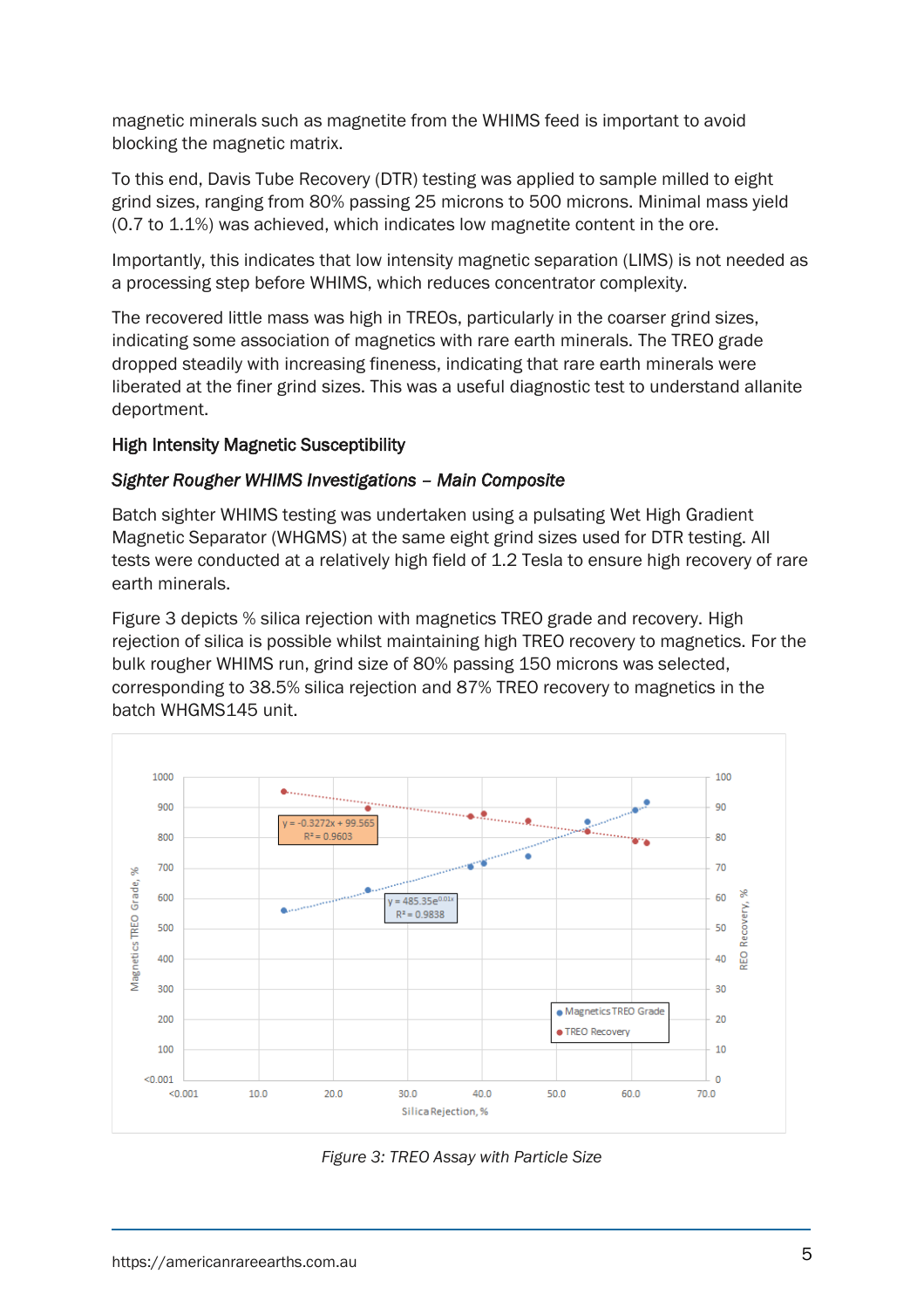Figure 4 provides contrasting views of magnetic and non-magnetic products produced by the batch WHIMS unit, illustrating the effectiveness of high intensity magnetic separation for the primary treatment of La Paz ore.



*Figure 4: Sighter WHIMS Products* 

## *Bulk Rougher-Scavenger WHIMS Run – Main Composite*

The bulk rougher WHIMS run was undertaken at a grind size of 80% passing 150 microns, selected as optimal in the batch work. The bulk run was conducted in a Longi 500 WHIMS unit, initially consisting of a rougher stage, but due to the continuous mode of operation with a rotating cage, fine paramagnetics are lost. This necessitated passing the rougher tails through two scavenger stages for additional recovery. The conditions for scavenging were not optimised, so it is likely that in the full scale plant, only a single stage of scavenging would be needed.

Figure 5 shows a comparative plot of TREO recovery grade for the continuous Longi 500 run with rougher and two scavenger stages against a single pass in the WHGMS145 batch unit.



*Figure 5: Rougher-Scavenger REO Recovery vs Grade*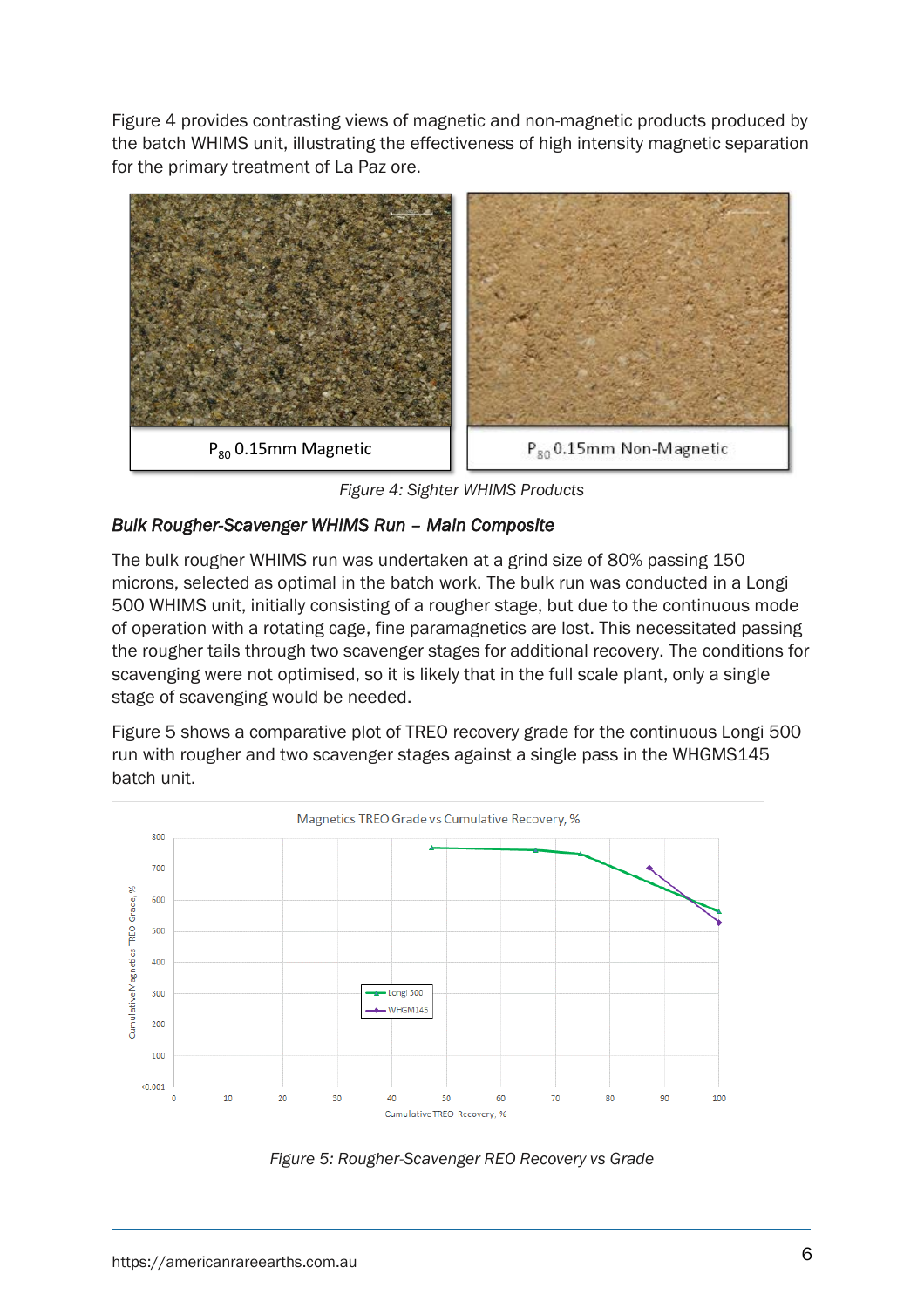Higher TREO grades were achieved in the continuous Longi 500 unit due to the purging of fine paramagnetics from the cage matrix. This achieved 75% recovery at 749 ppm grade compared with 703 ppm grade for 87% recovery in the batch unit. 50% of feed silica was rejected in the continuous run compared with only 38% in the batch test at this grind size. This suggested that REO losses are possibly very fine allanite particles encapsulated within larger silica particles, so the overall magnetic susceptibility of the particles is lower than the liberated allanite particles.

#### *Variability Composites Rougher WHIMS Tests*

The three variability samples were milled to a P<sub>80</sub> of 150 um and subjected to rougher WHGMS145 treatment. Results are summarised below with a comparison against the Main Composite batch test results at this grind size.

|              |       | Feed        | <b>TREO</b> |        | SiO <sub>2</sub> |        |
|--------------|-------|-------------|-------------|--------|------------------|--------|
|              | Mass, | <b>TREO</b> | Grade,      | Rec'y, | Grade,           | Rec'y, |
| Sample       | %     | Ppm         | ppm         | %      | %                | %      |
| Cataclastite | 59.9  | 527         | 649         | 73.8   | 55.6             | 55.6   |
| Gneiss       | 61.5  | 515         | 690         | 82.4   | 55.0             | 56.3   |
| <b>Dyke</b>  | 54.0  | 531         | 714         | 72.5   | 59.1             | 49.8   |
| Main         | 66.3  | 550         | 703         | 87.2   | 56.4             | 61.5   |

Gneiss compared favourably to the main composite in terms of TREO grade and recovery, which makes sense since this is the main lithology type in the deposit. Dyke and cataclastite samples performed the worst in terms of recovery to concentrate. Dyke returned the highest grade, suggesting losses to fine fractions. Cataclastite, however, did not upgrade well, suggesting locking in coarse silica/silicate particles. Silica rejection for all samples was better than the Main Composite, which also accompanied lower TREO recovery. Silica grades were comparable across the samples. There was insufficient dyke material left to do further work, so bulk rougher, regrind and cleaner work will be done only on Cataclastite and Gneiss samples, adopting optimised conditions from the main composite run.

#### *Sighter Cleaner WHIMS Investigations – Main Composite*

To determine optimal regrind size, sighter cleaner tests were undertaken on bulk rougher-scavenger WHIMS magnetics. Regrind sizes of 80% passing 90, 75, 45 and 38 microns were investigated.

Figure 6 depicts TREO recovery-grade responses for each grind size tested.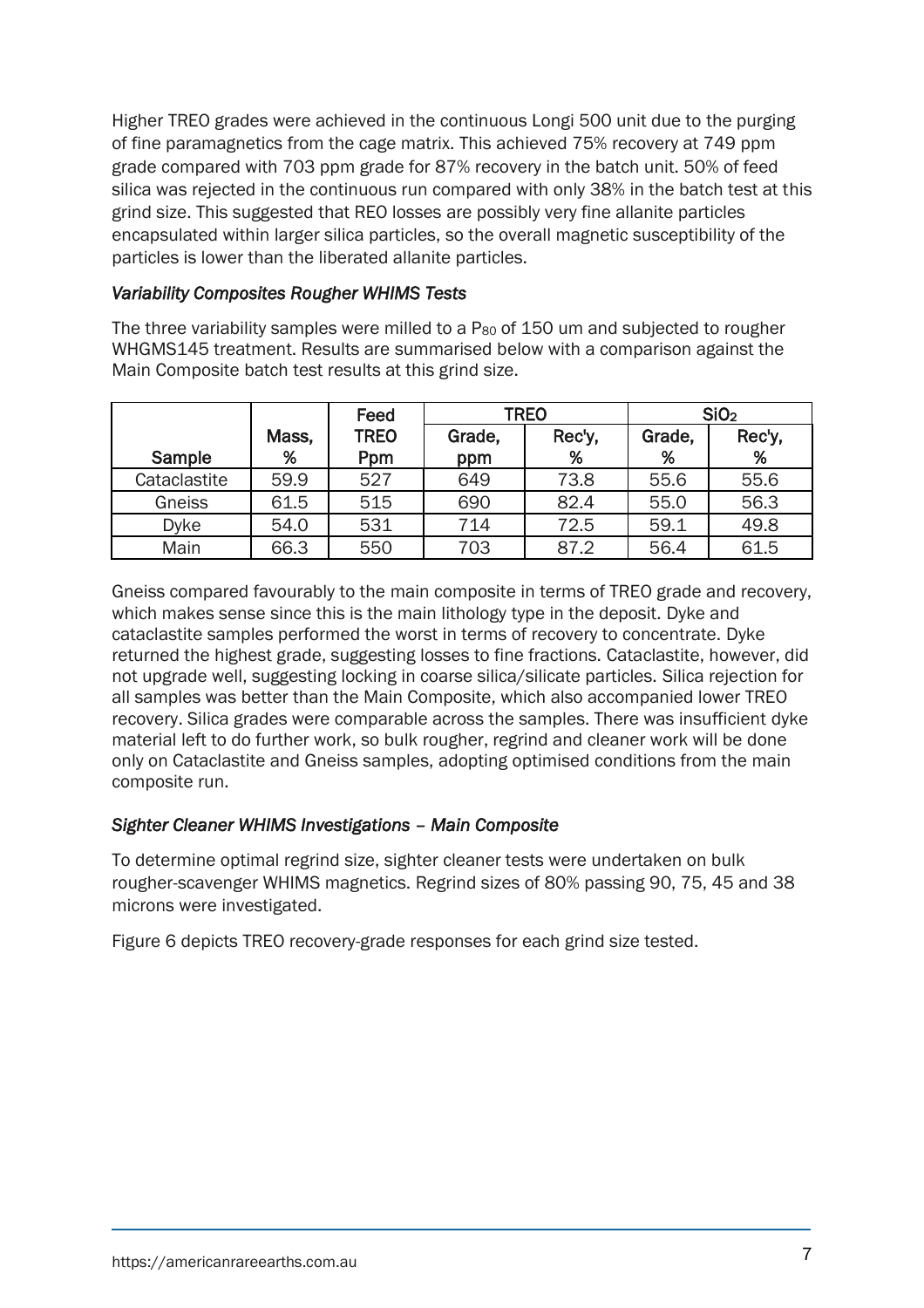

F*igure 6: Sighter Cleaner WHIMS REO Recovery vs Grade by Grind Size P80* 

Plotting TREO recovery grade for the four grind sizes indicates that a P<sub>80</sub> of 45 microns is likely to be optimal for this sample based on plateauing TREO recovery and flattening silica rejection below this size. The recovery at 45 um P<sub>80</sub> is lower than at 38 and 75 um P80, due to an elevated tail grade caused by experimental uncertainty. There is no logical reason for recovery to dip at this size since silica and mass rejection steadily increase with the increasing fineness of the grind, as seen in Figure 7.

There is an inflection point at 45 um, which shows the curve flattening for silica recovery. The recovery at 45 um P80 (dashed line) has been corrected to represent the likely liberation profile for the grind series.



*Figure 7: Sighter Cleaner WHIMS Silica Recovery vs Grade by Grind Size P80*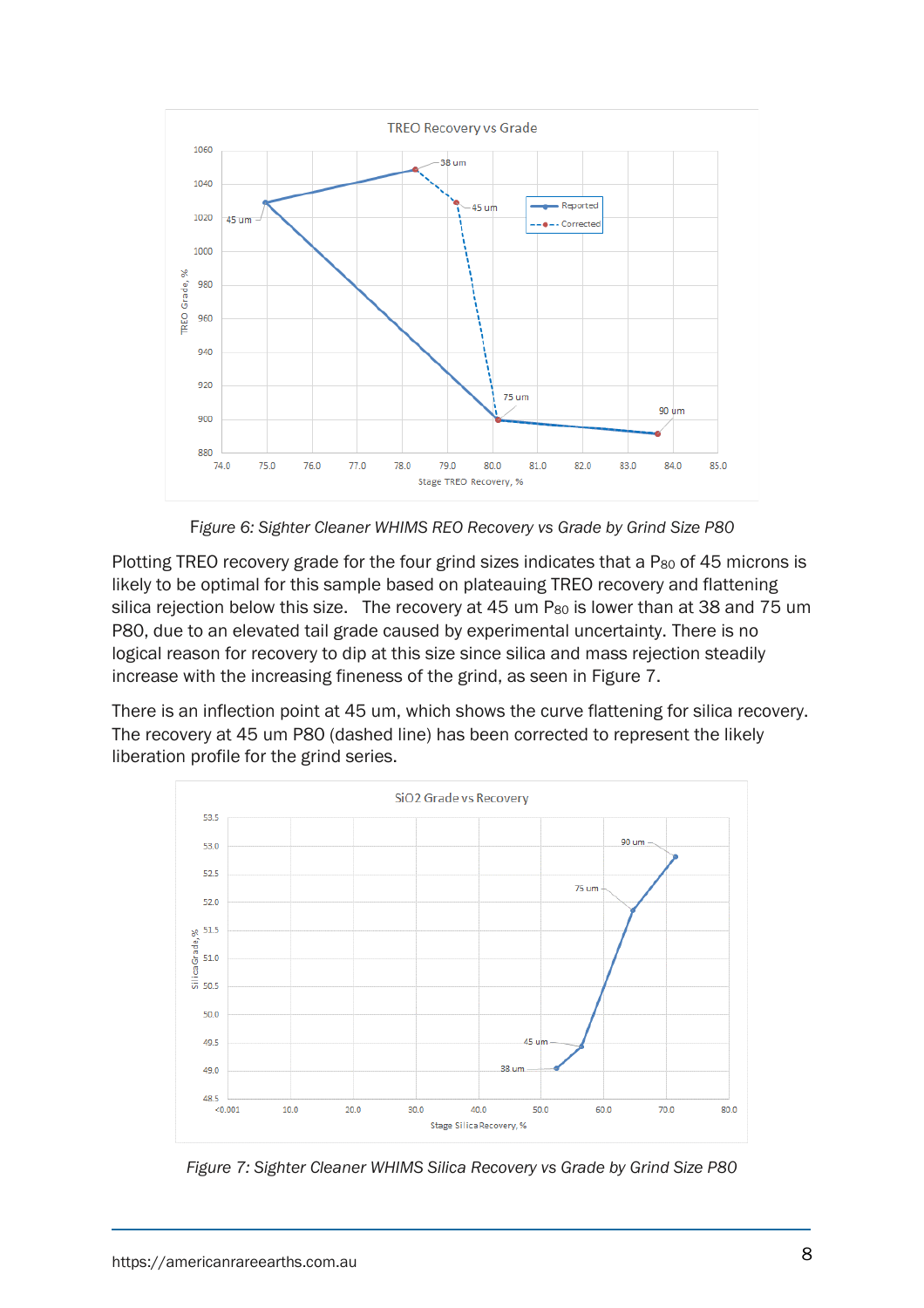Based on the initial grind size series evaluation, the bulk rougher-scavenger WHIMS concentrate was reground to 80% passing 45 microns and submitted to two additional series of tests evaluating pulsation rate and stroke amplitude before moving on to bulk cleaner WHIMS operation.

Results for the three pulsation rate tests are summarised in the following table using the Longi 500 unit at 10% solids feed pulp density, with a 1.5 mm matrix and field strength of 17000 gauss for maximum recovery.

|                       | <b>Pulsation Rate Series</b> |                       |                       |
|-----------------------|------------------------------|-----------------------|-----------------------|
| Parameter             | <b>Cleaner Test 5</b>        | <b>Cleaner Test 6</b> | <b>Cleaner Test 7</b> |
| Pulsation rate (ppm)  | 250                          | 200                   | 150                   |
| Ring speed (rpm)      | $\overline{2}$               | 2                     | 2                     |
| Stroke amplitude (mm) | 4.5                          | 4.5                   | 4.5                   |
| Stroke length (mm)    | 6.1                          | 6.1                   | 6.1                   |
| Results (concentrate) |                              |                       |                       |
| Mass yield (%)        | 44.3                         | 42.2                  | 44.3                  |
| TREO grade (ppm)      | 939                          | 943                   | 926                   |
| TREO recovery (%)     | 59.9                         | 51.7                  | 56.2                  |
| NdPrO grade (ppm)     | 219                          | 219                   | 213                   |
| NdPrO recovery (%)    | 60.1                         | 51.4                  | 56.1                  |
| $SiO2$ grade $(\%)$   | 48.9                         | 48.8                  | 49.3                  |

Test 5 conditions were selected for further optimisation as they produced the equal best NdPrO grade and recovery of the three tests. Mass yield is 44.3% of test feed, so cleaning successfully rejects mass. NdPrO recovery largely follows TREO recovery, and is low as it is a single pass test.

Results for the tests evaluating stroke length are presented below.

|                       | <b>Stroke Length Series</b> |                       |                        |  |  |
|-----------------------|-----------------------------|-----------------------|------------------------|--|--|
| Parameter             | <b>Cleaner Test 8</b>       | <b>Cleaner Test 9</b> | <b>Cleaner Test 10</b> |  |  |
| Stroke length (mm)    | 4.0                         | 11.7                  | 15.9                   |  |  |
| Pulsation rate (ppm)  | 200                         | 200                   | 200                    |  |  |
| Ring speed (rpm)      | $\overline{2}$              | 2                     | $\overline{2}$         |  |  |
| Results (concentrate) |                             |                       |                        |  |  |
| Mass yield (%)        | 40.2                        | 43.8                  | 41.4                   |  |  |
| TREO grade (ppm)      | 1056                        | 1180                  | 1287                   |  |  |
| TREO recovery (%)     | 53.9                        | 64.4                  | 66.1                   |  |  |
| NdPrO grade (ppm)     | 237                         | 261                   | 282                    |  |  |
| NdPrO recovery (%)    | 54.0                        | 64.4                  | 66.1                   |  |  |
| $SiO2$ grade $(\%)$   | 48.9                        | 45.0                  | 43.5                   |  |  |

The stroke length test series produced higher selectivity against gangue in Tests 9 and 10 compared to Test 5 in the preceding pulsation rate tests. TREO grades also improved markedly, lifting from 943 ppm in Test 5 to 1287 ppm in Test 10, with corresponding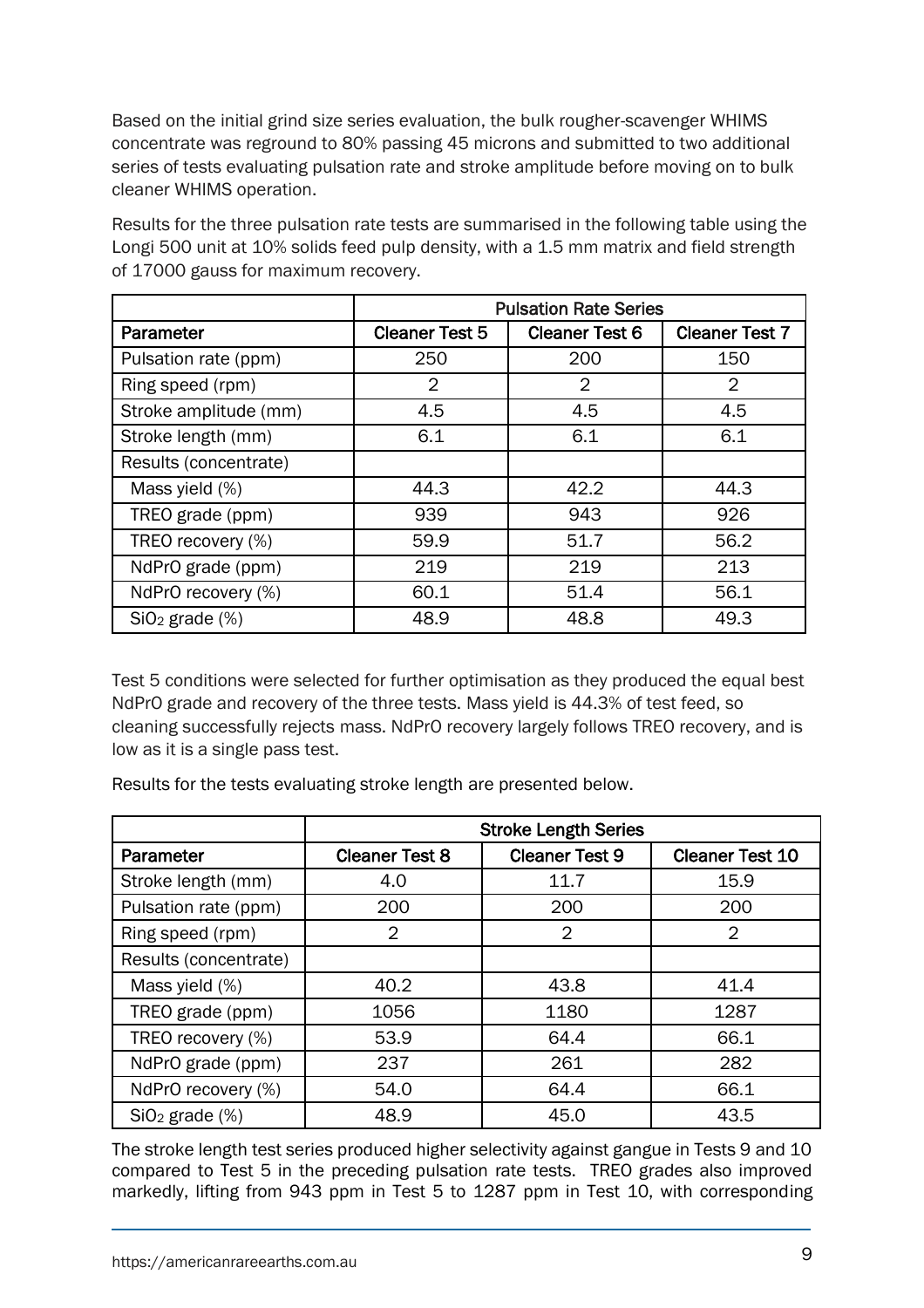increases in NdPrO grade from 219 ppm to 282 ppm. a corresponding reduction in mass yield was observed, reducing from 48.9% in Test 5 to 41.4% in Test 10.

Test 10 conditions have been selected for the bulk cleaner WHIMS run will be undertaken. The cleaner stage will operate at a lower gauss level of 12000 gauss to generate a higher grade concentrate, with scavenger steps included at 17000 gauss level to boost overall recovery. A decision will be made once the results are received as to whether or not one or both scavenger stages will be included in the cleaner concentrate for downstream testing, based on achieved NdPrO upgrade.

#### Forward Plan

Work planned in April includes the following:

- Bulk cleaner WHIMS run.
- Commencement of sighter flotation tests (both direct REO and reverse silica flotation).
- The initial sample of cleaner WHIMS concentrate will be sent to Watts & Fisher for sighter leaching testwork.

Work planned for May includes the following:

- Completion of sighter flotation testing.
- Optimised conditions bulk flotation test (full sequence).

Work planned for June includes the following:

- Completion of beneficiation work, including sighter dewatering testing.
- Confirmatory testing at Watts & Fisher on flotation concentrate to compare against cleaner WHIMS concentrate.
- Comparative sighter tests evaluating conventional extraction routes:
	- o Acid bake
	- o Alkali bake
	- o Caustic digest

#### **Summary**

Testwork conducted so far on the diamond drill core from the La Paz deposit confirms previous findings regarding mineral liberation and upgrade potential.

Planned work will build upon these results to produce a beneficiated concentrate that maximises rejection of acid or alkali consuming gangue mineral.

In conjunction with extraction testwork, these results will underpin a PEA planned for the second half of 2022, which aims to demonstrate the economic viability of the large La Paz resource.

American Rare Earths Limited (ASX: ARR, OTCQB: ARRNF, FSE: 1BHA) is an Australian company listed on the ASX with assets in the growing rare earth metals sector of the United States of America, emerging as an alternative international supply chain to China's market dominance of a global rare earth market expected to expand to US\$20